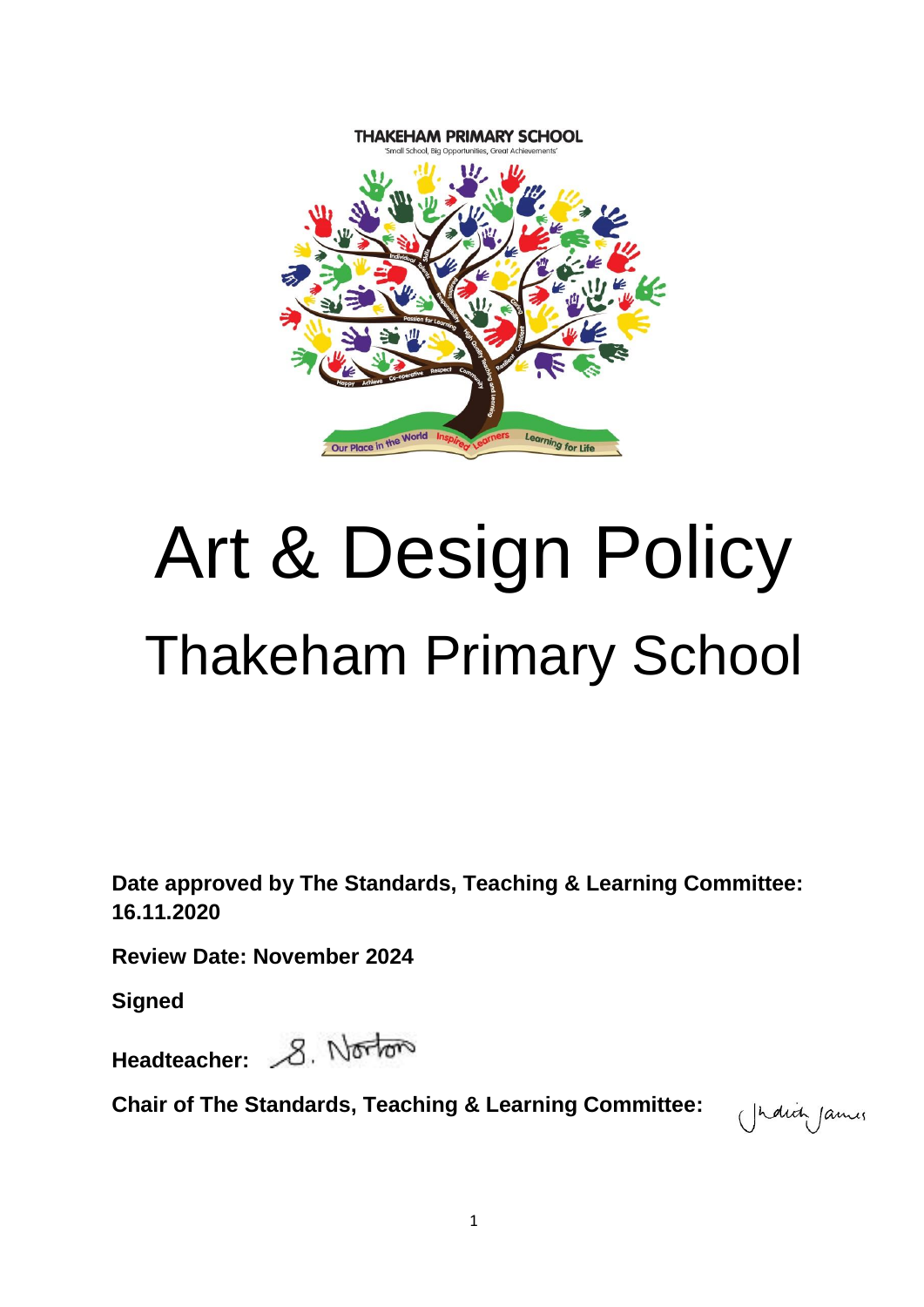At Thakeham Primary School we believe that Art can enrich all other areas of the curriculum by adding a practical approach to learning. Children become aesthetically aware of their surroundings and can be involved in how they look. They learn to make informed judgements and practical decisions. They learn how art has influenced the way in which people live and how it communicates different periods of history and is a means of learning about different cultures.

*"Art, craft and design embody some of the highest forms of human creativity. A high-quality art and design education should engage, inspire and challenge pupils, equipping them with the knowledge and skills to experiment, invent and create their own works of art, craft and design. As pupils progress, they should be able to think critically and develop a more rigorous understanding of art and design. They should also know how art and design both reflect and shape our history, and contribute to the culture, creativity and wealth of our nation." (National Curriculum 2014)*

# **Aims**

Art and Design at Thakeham aims to:

- stimulate creativity and promote imagination
- provide opportunities for all children to creatively explore a range of materials and to progressively develop techniques and skills
- provide children with visual, tactile and sensory experiences in order to develop their language and communication skills and gain an insight into the world around them
- provide a stimulating learning environment where children's work is celebrated (see Display & Classroom Policy).

# **Roles & Responsibilities**

### **School Staff**

All staff at Thakeham will work together to:

- promote a confident, positive attitude towards Art and Design
- plan opportunities for the children to develop a full range of art and design skills by the progressive use of different materials, tools and techniques within art lessons
- provide opportunities for the children to both work independently and collaboratively, developing life skills such as resilience, perseverance and determination in line with our School Vision and dispositions of our Super Learning Heroes
- foster an enjoyment and appreciation of art, both looking at their own work and the work of others.
- increase the children's knowledge of artists, craftspeople and designers who have influenced work in different artistic areas from a range of cultures and time periods.

### **Children**

Through the teaching of Art and Design we aim for all children to:

- develop an enjoyment of creative art and see themselves as artists.
- be able to use a range of materials, tools and techniques at an appropriate level for them
- be able to express their own ideas and to work with others to create works of art
- be able to be critical in evaluating their own and other people's work, giving an opinion on what they like and what they think might improve the piece of work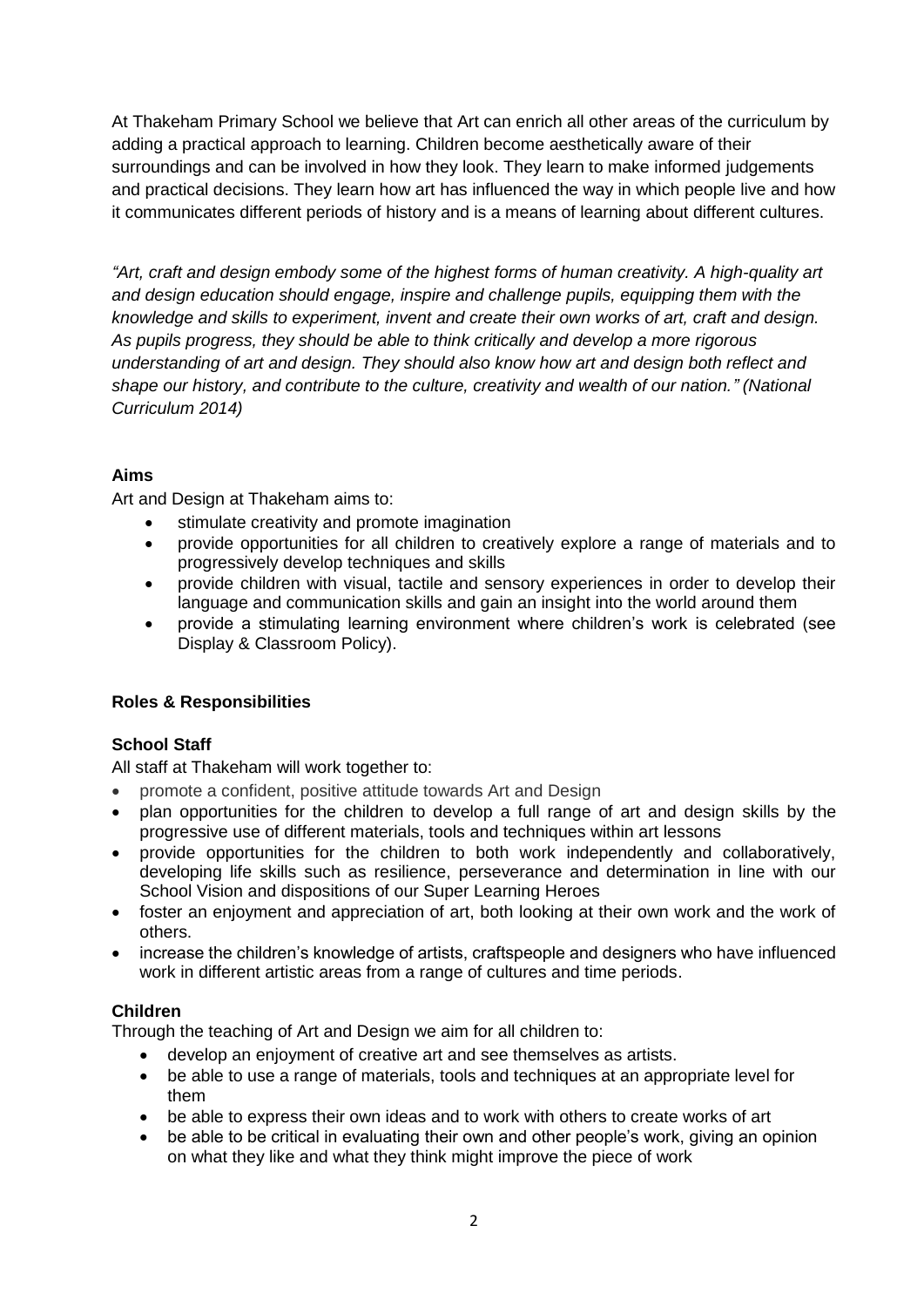develop an awareness of how art relates to other areas of learning and the influence it has upon the world in which we live.

## **Curriculum Leader**

The role of the Curriculum Leader is to provide professional leadership and management for Art and Design in order to secure high quality teaching, effective use of resources and high standards of learning and achievement for all pupils. The Curriculum Leader will join Access Art <https://www.accessart.org.uk/> an organisation created by Artitst to help ensure the progression and continuity of the teaching and learning of Art and Design. The Curriculum Leader will develop the overview for Art and support all staff in delivering an effective Art curriculum, effectively managing the budget available, monitoring impact of standards according to the School's SSDP.

### **Curriculum areas and planning**

At Thakeham we follow the National Curriculum programme of study for Art and Design for Key Stage 1 and 2 using a cross curricular approach. We have developed our own long term plans and progression of skills to ensure learning develops across the school. These have been updated to take account of the impact of lockdown, as a result of Covid 19. It is expected that all teachers will plan and devote time for regular and high quality art experiences for the children in their class. At Thakeham Primary School, in all classes from Year 1 to Year 6, Art is organised in blocks of teaching and learning for a half-term period across each of the three school terms in an academic year.

### **Inclusion (please refer also to the School's SEN&D & MAP Policy)**

Inclusive practice in Art should enable all children to participate and achieve their best possible standard; whatever their ability, and irrespective of gender, ethnic, social or cultural background, home language or any other aspect that could affect their participation in, or progress in their learning in Art and Design. Children who are recognised as having a flair and talent will, where possible, be provided with enrichment opportunities.

### **Monitoring & Assessment**

Assessment in Art and Design will be about personal progress over time and development of skills, knowledge and understanding involved. Children cannot be assessed by their ability to produce great art works (we are not all great artists). However, in line with our Super Learning Hero focus, central to our belief in Growth Mindset, we believe with practice and hard work, and positive attitude, every child will improve and succeed.

At the end of each unit of work children and teachers will assess, learning against specific 'Can I?' statements linked to knowledge, understanding and skills that have been taught. This will be done via a  $\sqrt{$  or  $\rightarrow$  indicating there is still some work to do in that area. There will also be the opportunity to give a 'Tickled Pink' and 'Green for Growth' comment in line with our Assessment and Feedback Policy.

Information on attainment will be with parents in the children's annual written reports and at parent consultation meetings.

Assessment in the Foundation Stage includes both on-going observations and assessment of children's work. The Foundation Stage Profile is used to assess children throughout and at the end of the academic year.